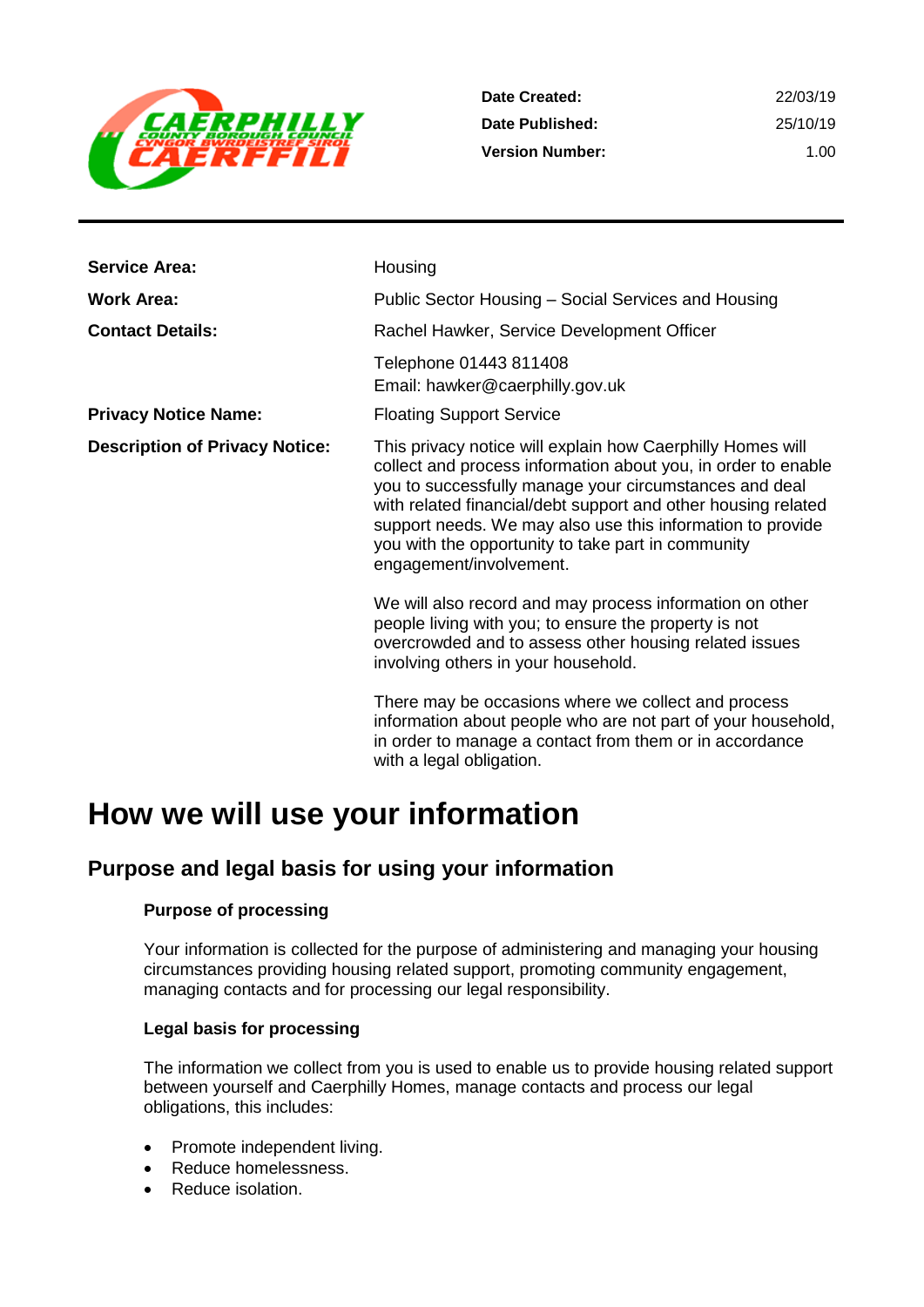- Encourage community engagement.
- Assist you to manage your housing costs, recharges and housing related debt payments, other financial matters, budgeting including the collection of any arrears.
- Assist you to manage the repairs, improvements, maintenance and adaptations of your home.
- Ensuring compliance with the tenancy conditions, such as assisting with anti-social behaviour enquiries or fraud.
- Providing housing related support.
- Complying with relevant legislation and requirements.
- Supporting you with managing our legal obligations, such as joint maintenance responsibilities, landlord consent.
- Assisting you with welfare related matters, eligibility for benefit entitlement, maximisation of income, completion of benefit forms.
- Agreeing a housing related support plan, related action plan and risk assessment with you to enable us to assess your housing related support needs.
- Provide management related data to Supporting People.
- Assist you in obtaining advocacy support, specialist services from statutory/voluntary agencies, charitable organisations or health agencies.

The information may also be used to provide you with the opportunity to take part in community engagement/involvement, this includes:

- Surveys to assess and improve our services
- Events to raise your awareness or to obtain your views on our housing related support services
- Training / conferences to enhance your skills
- Activities to share ideas and knowledge in relation to housing related support services.

We use a variety of sources to collect information from you, including when we receive a request for housing related support services on your behalf from Supporting People, when you telephone, text, write, email, meet with us or respond to a survey or attend an activity or event. We may also collect information when you use our social media sites or the council website.

We will use your contact details to communicate with you using a variety of methods, which may include, letter, email, telephone text or social media.

We will use the information you provide us to devise a floating support housing related support plan, related action plan and risk assessment.

We may use photography to use as evidence of any tenancy breaches, alleged anti social behaviour or crime. On occasion our landline calls are recorded for training, monitoring and evidential purposes.

We may also take photographs at our events, at our properties and in our communities to use for publicity purposes. However, any photographs of individuals will only be used for those purposes with the individual's consent.

We operate CCTV for the detection and prevention of crime and community safety in our offices/buildings that provide housing related services.

Information we collect about you is used to shape and improve our services to better meet your particular circumstances and needs. We may also use this information for safeguarding purposes.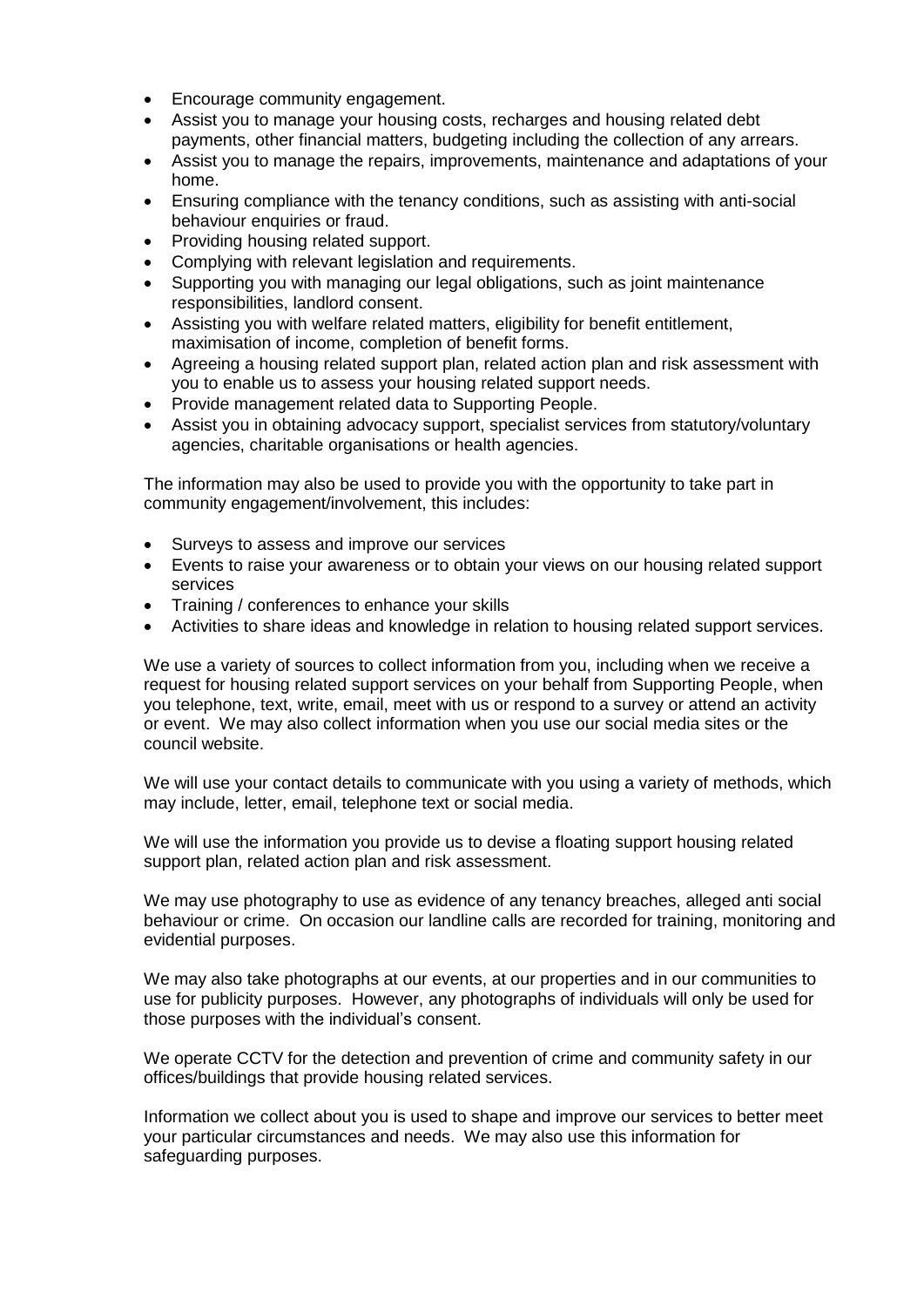In order for the processing of personal data to be lawful under the General Data Protection Regulations 2016, a valid condition from Article 6 of the Regulations must be identified, which is outlined below:

- 1e. processing is necessary for the performance of a task carried out in the public interest or in the exercise of official authority vested in the controller;
- 1f. processing is necessary for the purposes of the legitimate interests pursued by the controller or by a third party, except where such interests are overridden by the interests or fundamental rights and freedoms of the data subject which require protection of personal data, in particular where the data subject is a child.

Data Protection legislation provides extra protection for certain classes of information called 'special personal data'. If any information falls within the definition of special personal data then an additional condition from Article 9 of the Regulations must be identified, as outlined below:

Data Protection Act 2018 – Schedule 1 / Part 2

- 6 (1) This condition is met if the processing—
	- (a) is necessary for a purpose listed in sub-paragraph (2), and
	- (b) is necessary for reasons of substantial public interest.
- (2) Those purposes are—
	- (a) the exercise of a function conferred on a person by an enactment or rule of law;
	- (b) the exercise of a function of the Crown, a Minister of the Crown or a government department.

Data Protection legislation also provides extra protection for personal data in relation to criminal convictions and offences. If any personal data falls within this category then an additional condition from Article 10 of the Regulations must be identified.

The condition above is both an Article 9 and Article 10 condition for processing.

## **Source and type of information being processed**

#### **Categories of personal data obtained**

The type of information we collect about you includes, but is not limited to the following:

- Proof of your identity
- Full name
- Address
- Date of birth
- National Insurance number (your unique identifier)
- Marital status
- Keyholder details
- Housing tenure
- Gender
- Contact details
- Ethnicity
- **Language**
- Religion
- Health mental and physical
- Self care and domestic living skills
- Relationship details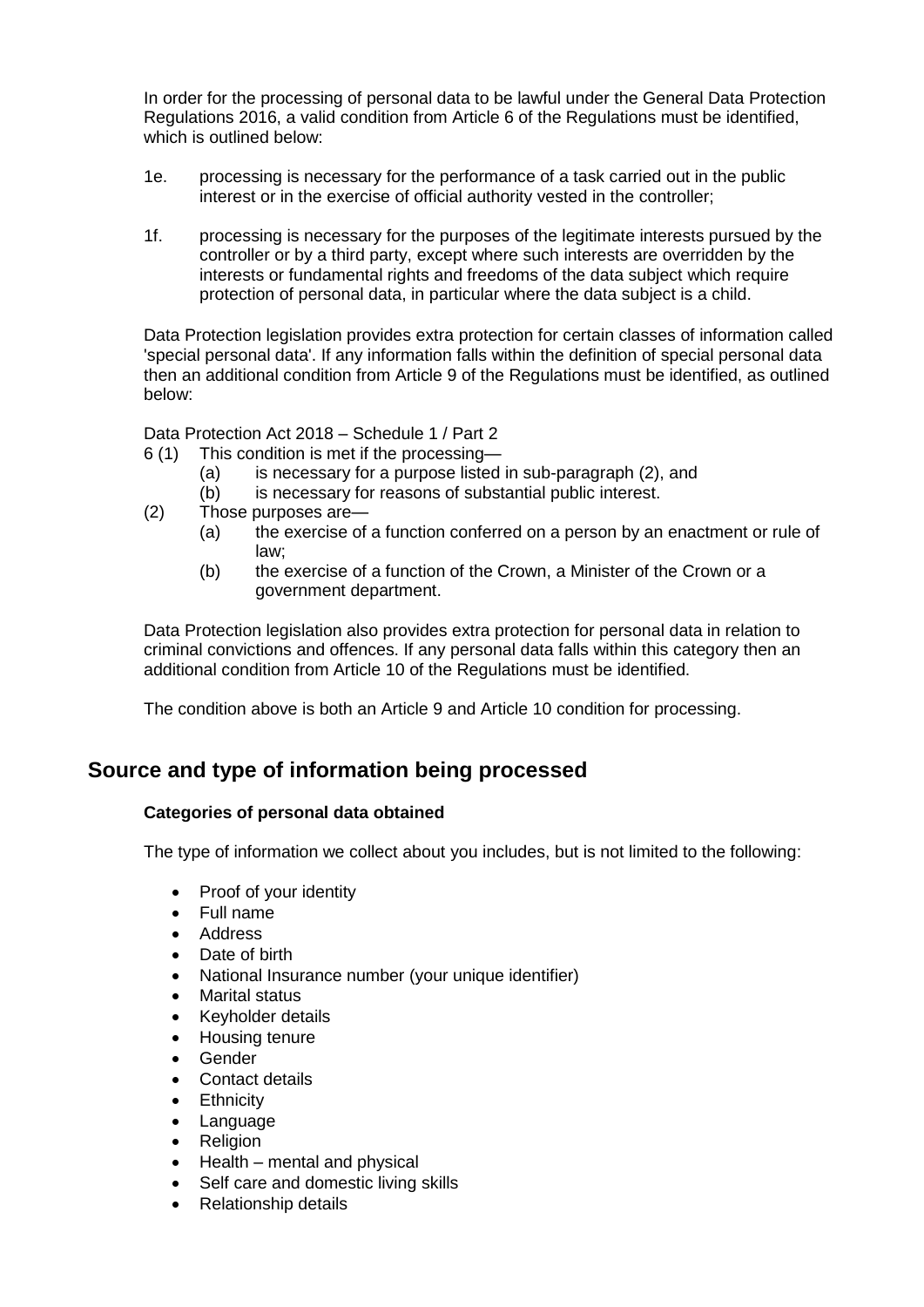- Welfare Benefit / Universal Credit details
- Utility and household billing
- Social interaction
- Details of anyone authorised to act on your behalf if applicable
- Next of kin.
- Details of all household residents
- Rent / housing related debt account
- Banking details
- Proof of housing eligibility and previous housing history.
- Vulnerability we may use this information to tailor our services to better meet your particular circumstances and needs.
- Details of any services you are receiving
- Recordings of any visits of contact you have made or we have made with you.
- Details of your safeguarding
- Details of your wellbeing
- Details of your lifestyle information
- Criminal record
- Adaptations
- Financial information income, expenditure & savings we may use this with your consent to help resolve arrears payments, apply for funding on your behalf and provide you with welfare, benefits and debt advice to help you budget and pay your bills.
- Other personal information that will vary on a case by case basis to help us provide housing related support to meet your needs or safeguarding issues.

#### **Source of the personal data**

Caerphilly Homes Floating Support service receives and records information from a variety of sources on you. This information could be received from:

- You
- Your Family
- Caerphilly Homes Area Housing
- Benefit agencies including Housing Benefit Section and DWP
- Previous / current landlords.
- Welfare, medical or support agencies involved with you, which could include but not limited to: Police, Fire Service, Ambulance Service, Probation, Health, Aneurin Bevan Health Board, Education, Schools, Colleges, Supporting People, Shelter Cymru, CAB, Gwalia & Gofal.
- Social Services.
- Councillors, MPs, Public Services Ombudsman or other representatives / advocates acting on your behalf/instruction
- Utility companies.
- Financial institutions in relation to tenancy related payments and debt management.
- County Court in relation to tenancy breaches.
- Complainants to report an alleged breach of tenancy.
- Land Registry
- Grant Agencies

## **Who will have access to your information**

**Identity of Data Controller and Data Protection Officer**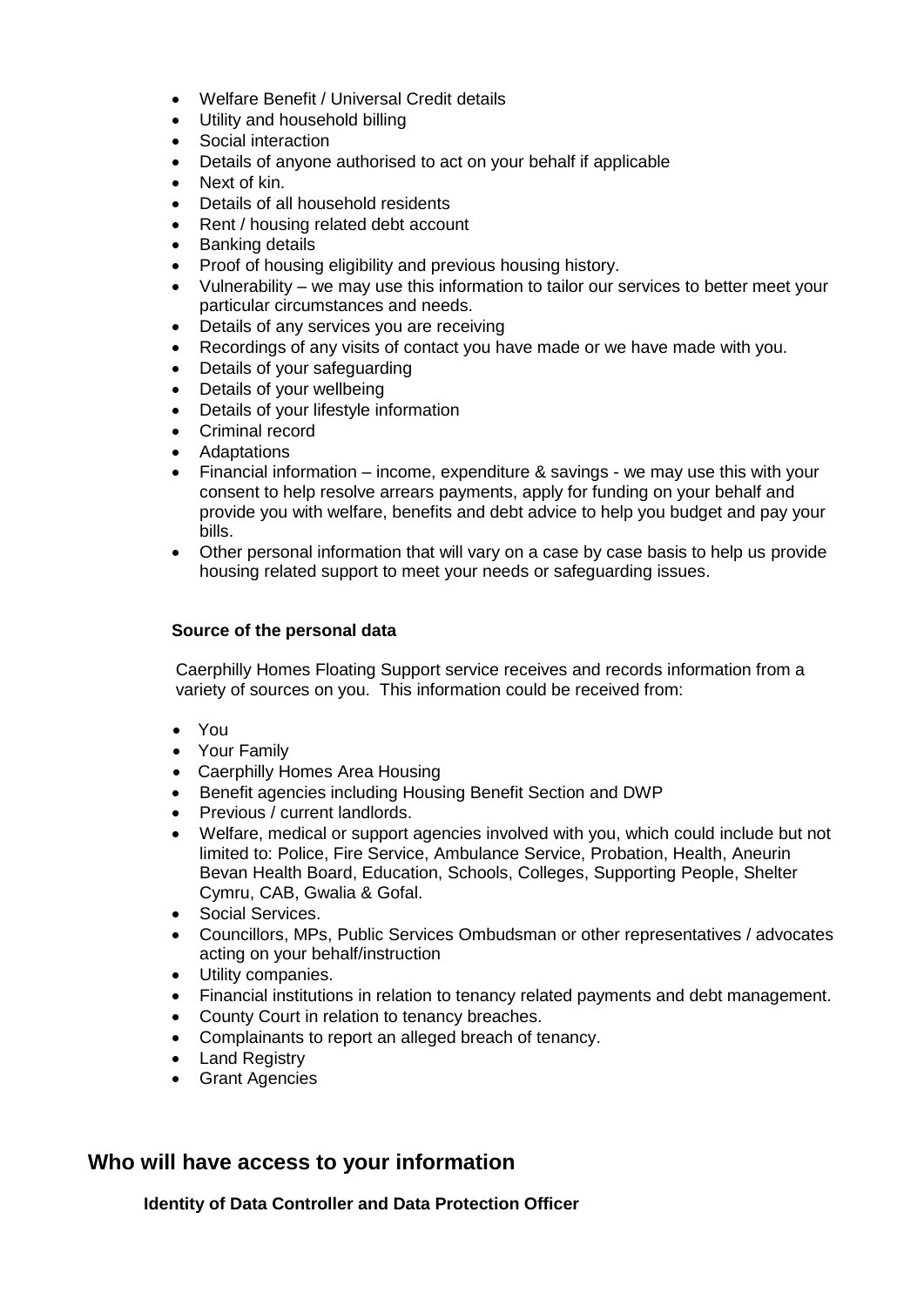The Data Controller for your information is Caerphilly County Borough Council. The Data Protection Officer is:

Ms Joanne Jones Corporate Information Governance Manager / Data Protection Officer Email: dataprotection@caerphilly.gov.uk Tel: 01443 864322

Other Data Controllers may also be responsible for your information, depending on the specific circumstances. Please contact the Service Area for further information.

#### **Details of main users of your information**

Caerphilly Homes.

#### **Details of any sharing of your information within Caerphilly county borough council**

Caerphilly Homes may share information including but not limited to the following:

- Tenancy and Community Involvement
- Tenancy Enforcement
- Rent Section
- Public and Private Sector Housing
- Housing Benefits in relation to your housing.
- Social Services (Adult / Child) in relation to any safeguarding concerns, adaptation provision and any other housing related issue.
- Internal Audit may undertake checks to ensure our services are provided correctly.
- Council Tax in relation to your housing.
- Income Section in relation to any housing related debt you may owe.
- Legal Services in relation to any required advice in relation to your housing.
- Insurance Section in relation to any policy you may hold with us.
- Cleansing Services in relation to bin collection, fly tipping.
- Building Cleaning in relation to any property cleaning.
- Planning Section in relation to any requests for property alterations.
- Supporting People in relation to any support requirements.
- Careline in relation to support and assistance requirements
- Corporate Complaints in relation to any dissatisfaction you may have with our service.
- Public Protection in relation to any housing issues.
- Education in relation to any tenancy/safeguarding related issues.
- Community Safety in relation to any anti social behaviour linked to your housing circumstances as either complainant or perpetrator.
- Human Resources in relation to any housing related issues.
- Corporate Finance in relation to any housing related issues.
- Housing Advice/Allocations and Homeless Prevention in relation to any housing related issues where you may require alternative housing or be threatened with eviction or facing the loss of your home.
- Community Regeneration in relation to housing related issues.
- Environmental Health in relation to housing related issues.
- Trading Standards in relation to housing related issues
- Licensing in relation to housing related issues
- Health and Safety in relation to housing related issues
- Highways / Engineering in relation to housing related issues
- Bereavement Services / Tell us Once Service in relation to housing related issues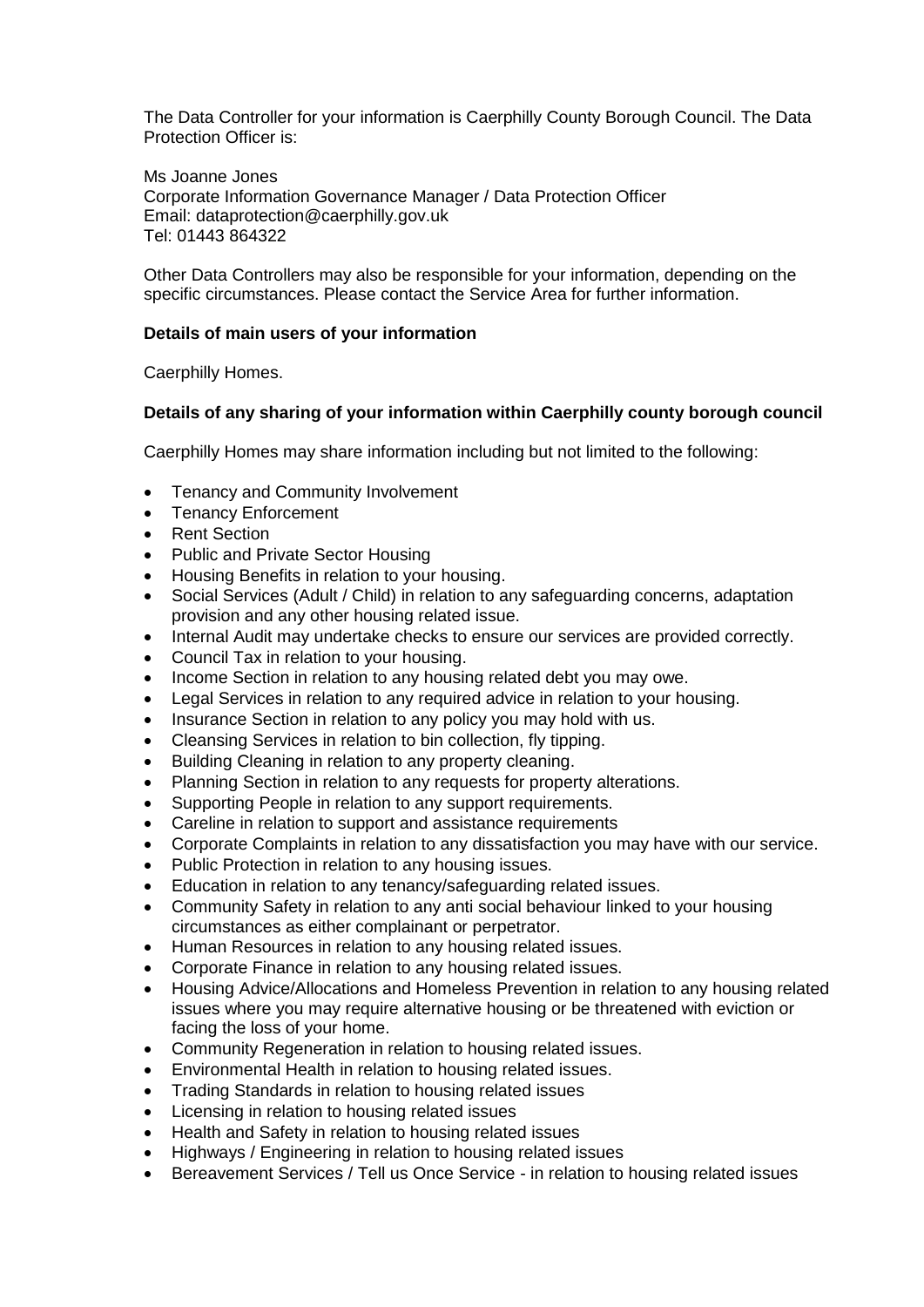#### **Details of any sharing of your information with others**

Caerphilly Homes may share information including, but not limited to the following:

- Training / Engagement organisations in relation to events.
- Other Landlords, or mortgage companies in relation to housing related issues.
- Welfare, medical or support agencies involved with you, which may include: Police, Fire Service, Ambulance Service, GP's, District Nurses, Probation, Prison Service, Health Service, Schools, Colleges, Shelter Cymru, Gofal, Gwalia, Supporting People, CAB, GDAS, Mencap, Charites etc.
- Councillors, MPs, Public Services Ombudsman or other representatives acting on your behalf/Instruction.
- Financial institutions in relation to housing related payments or welfare benefit claims.
- Contractors who provide services in relation to the property i.e. repairs, maintenance, adaptations and statutory maintenance.
- Contractors who provide services in relation to your tenancy i.e. debt advice, tenancy support etc.
- Next of Kin or family/friend contacts that you have provided to us in relation to welfare concerns, safeguarding or statutory obligations.
- Solicitors acting on your behalf/instruction
- Utility company in relation to changes to supply requirements or assistance with payment queries.
- Department of Work and Pensions (DWP) in relation to claims or queries for financial support.
- Animal welfare agencies e.g. RSPCA in relation to any animal welfare concerns.
- Dwr Cymru Welsh Water in relation to tariff changes and reduced tariffs on your behalf/instruction.
- Housing organisations / department in relation to your housing
- Debt collection agencies in relation to housing related debt (former and current).
- County Court in relation to legal breaches.
- Data matching with other public bodies as part of the National Fraud initiative (NFI)
- External auditors may undertake checks to ensure our services are provided correctly.

#### **Requests for information**

All recorded information held by Caerphilly County Borough Council may be subject to requests under the Freedom of Information Act 2000, Environmental Information Regulations 2004 and the Data Protection Legislation.

If the information you provide is subject to such a request, where possible Caerphilly County Borough Council will consult with you on its release. If you object to the release of your information we will withhold your information if the relevant legislation allows.

## **How long will we retain your information**

#### **Details of retention period**

How long Caerphilly County Borough Council retains information is determined through statutory requirements or best practice.

Caerphilly Homes will keep information relating to a case for as long as the contract is active and for a minimum period of 7 years after closure of the case.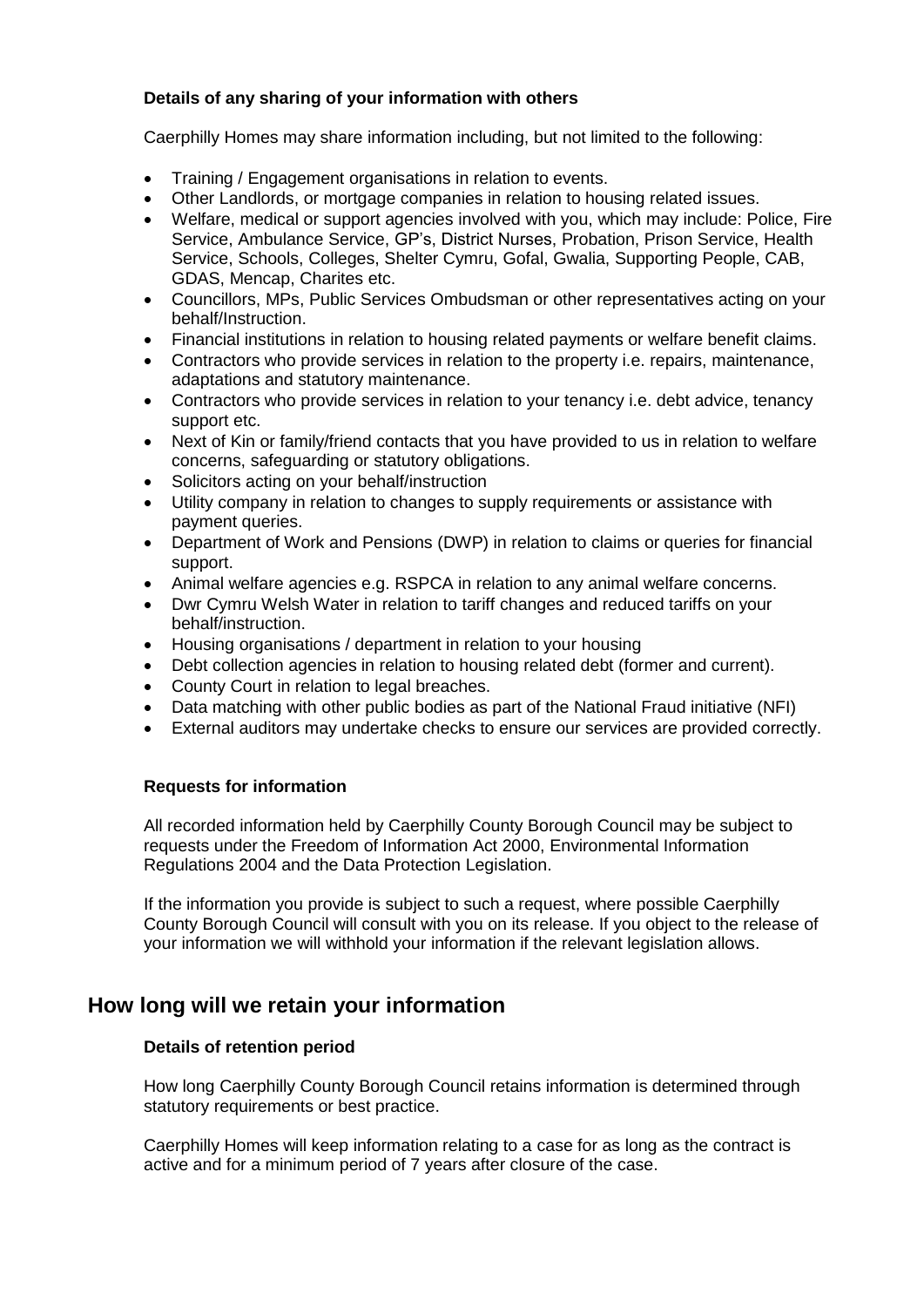Telephone recordings are held for a minimum period of 12 months and will be deleted after 24 months. CCTV recordings operate continuously and are held for one month.

## **Your Rights (Inc. Complaints Procedure)**

#### **Your rights under the Data Protection**

Data Protection gives data subjects (those who the information is about) a number of rights:

- The right of subject access Application forms for this process are available on our website: [SAR Form](http://www.caerphilly.gov.uk/CaerphillyDocs/Council-and-democracy/sar_form.aspx)
- The right to be informed
- The right of rectification
- The right to erasure
- The right to restrict processing
- The right to object
- The right to data portability
- Rights in relation to automated decision making and profiling.

Further information on your rights is available from: [www.ico.org.uk.](http://www.ico.org.uk/)

To enact your rights please contact the service area detailed on the top of this form.

#### **Complaints Procedure**

If you are unhappy with the way that Caerphilly County Borough Council has handled your request / information, you have the right of complaint. Please contact the Service Area detailed at the top of this document outlining your issues.

If you remain unhappy you also have a right of complaint to the Information Commissioner's Office. Please follow this link for further information on the complaints process.

[www.caerphilly.gov.uk/My-Council/Data-protection-and-freedom-of-information/Questions](http://www.caerphilly.gov.uk/My-Council/Data-protection-and-freedom-of-information/Questions-and-complaints)[and-complaints](http://www.caerphilly.gov.uk/My-Council/Data-protection-and-freedom-of-information/Questions-and-complaints)